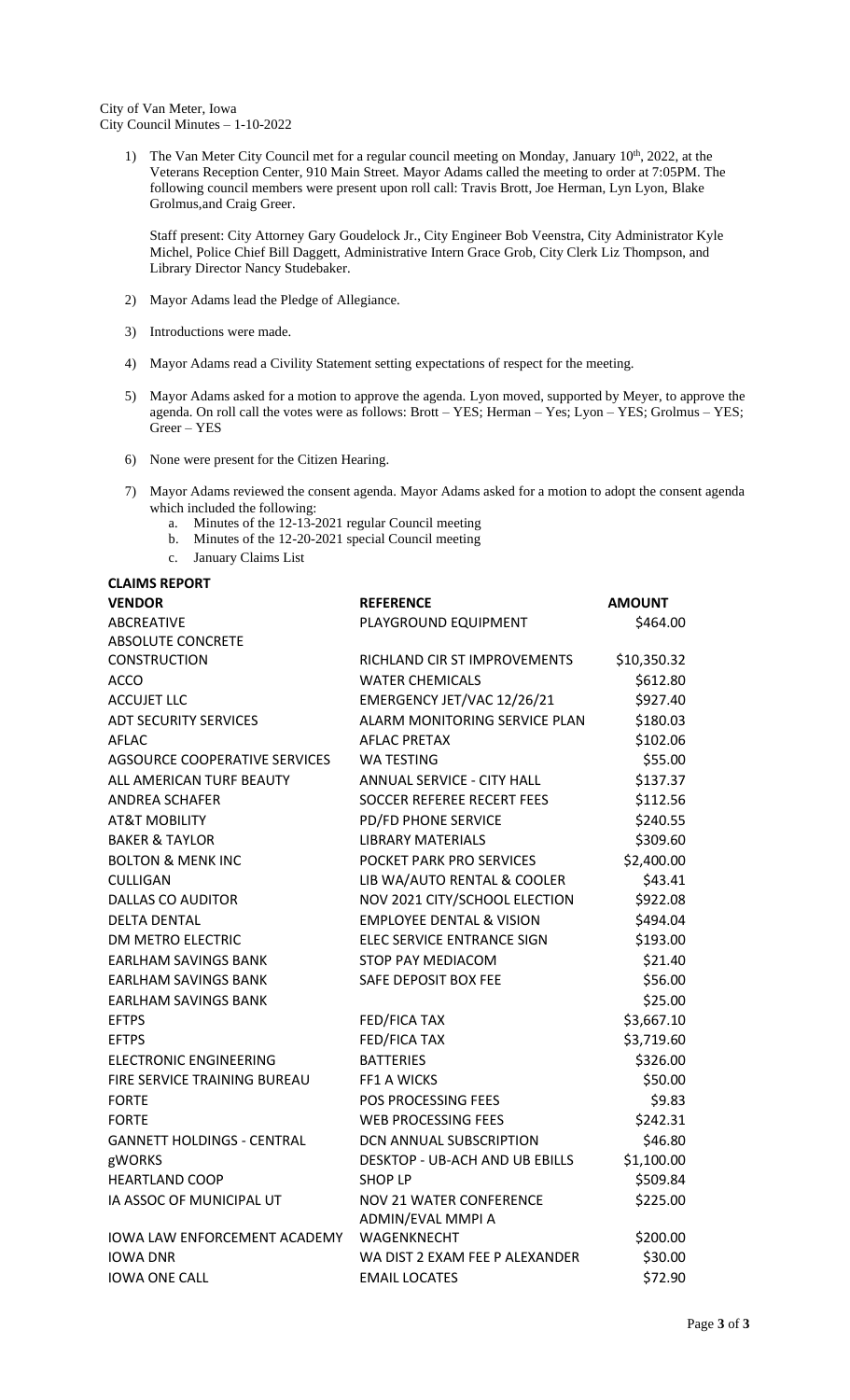|                                | MEMBERSHIP REMEWA/FULL                  |              |
|--------------------------------|-----------------------------------------|--------------|
| IA POLICE CHIEFS ASSOC         | <b>MEMBER</b>                           | \$125.00     |
| <b>IPERS</b>                   | <b>PROTECT IPERS</b>                    | \$2,521.68   |
| <b>JAY OLSON</b>               | REC PROGRAMMING SERVICES                | \$2,000.00   |
| JETCO INC                      | LIFT STATION SERVICE/REPAIR             | \$307.25     |
| KONICA MINOLTA                 | <b>QRTLY MAINTENANCE AGREEMENT</b>      | \$344.43     |
| LAURA KUNKEL                   | <b>CLEANING SERVICES</b>                | \$100.00     |
| <b>LEXIPOL LLC</b>             | FIRE/EMS COURSE & SOLUTIONS             | \$2,365.00   |
| LOWE'S                         | WORK GLOVES/FD 110 BC EXT               | \$191.19     |
| LYNETTE STRECK                 | <b>SOCCER REFEREE RECERT FEES</b>       | \$56.28      |
| MATHESON TRI GAS INC           | <b>OXYGEN</b>                           | \$110.44     |
| MEDIACOM                       | <b>INTERNET SERVICES</b>                | \$286.90     |
| MELISSA BERNHARDT              | <b>SOCCER REF RECERT FEES</b>           | \$168.84     |
| MIDAMERICAN ENERGY             | GAS/ELEC                                | \$2,652.12   |
| <b>NIC WIGANT</b>              | <b>SOCCER REF RECERT FEES</b>           | \$168.84     |
| OFFICE DEPOT                   | 216033842001 CITY HALL SUPPLIE          | \$83.94      |
| <b>OMNISITE</b>                | 1 YEAR WIRELESS SERVICE X 3             | \$564.00     |
| <b>OVERDRIVE INC</b>           | <b>EBOOKS &amp; AUDIOBOOK</b>           | \$1,228.39   |
| PATRICK ALEXANDER              | <b>CLOTHING ALLOWANCE</b>               | \$567.04     |
| PFM FINANCIAL ADVISORS LLC     | PROFESSIONAL FEES                       | \$16,500.00  |
| PLS INVESTMENTS                | PD JAN STORAGE FEE                      | \$65.00      |
| SAFE BUILDING LLC              | <b>BLDG INSPECT SERVICES</b>            | \$820.40     |
| SAM'S CLUB MC/SYNCB            | <b>PW BOLTS</b>                         | \$5.90       |
| SANDRY FIRE SUPPLY LLC         | REPLACEMENT TIPS COMPRESSOR             | \$25.50      |
| <b>SCHEELS - DES MOINES</b>    | AMMO/CABLE COMBO LOCK                   | \$114.26     |
| SIG SAUER INC                  | SIG PISTOLS X 2                         | \$927.32     |
| <b>STRYKER SALES CORP</b>      | 4 YEAR MAINTENANCE AGREEMENT            | \$1,285.20   |
| SYNCB/AMAZON                   | <b>MISC PURCHASES</b>                   | \$966.56     |
| THE HARTFORD                   | <b>EMPLOYEE HEALTH &amp; DISABILITY</b> | \$188.86     |
| TREAS - ST OF IA SALES TX      | <b>NOV 2021 WET</b>                     | \$1,262.00   |
| TREAS - STATE OF IOWA W/H      | <b>STATE TAX</b>                        | \$674.00     |
| TUMBLEWEED PRESS INC           | <b>SUBSCRIPTION TO TUMBLEBOOK LIB</b>   | \$799.00     |
| UMB BANK NA                    | SERIES 2021 SETUP FEES                  | \$300.00     |
| <b>UMB BANK NA</b>             | SEIRES 2013 BOND ADMIN FEES             | \$250.00     |
| UNITED TRUCK & BODY CO INC     | <b>FIRE TRUCK REPAIRS</b>               | \$14,619.36  |
| US POSTMASTER                  | JAN 22 UT BILLS/NEWSLETTERS             | \$226.31     |
| VC3 INC                        | <b>NEW SERVER INSTALLATION</b>          | \$4,964.98   |
| <b>VEENSTRA &amp; KIMM INC</b> | RICHLAND CIR ST IMPROVEMENTS            | \$24,221.68  |
| <b>VERIZON WIRELESS</b>        | <b>OFFICE &amp; CELL PHONE SERVICES</b> | \$689.38     |
| VISION SOCCER ACADEMY          | COACHING SERVICE J WALDRON              | \$825.00     |
| <b>WASTE CONNECTIONS</b>       | <b>GARBAGE CONTRACT</b>                 | \$8,285.92   |
| WELLMARK                       | <b>EMPLOYEE HEALTH INS</b>              | \$8,537.43   |
| <b>WELLS FARGO CC</b>          | <b>CREDIT CARD EXPENSES</b>             | \$948.98     |
| <b>WEX BANK</b>                | GAS/FUEL                                | \$1,594.25   |
| WHITFIELD & EDDY PLC           | PD LEGAL FEES                           | \$4,226.50   |
| WHITFIELD & EDDY PLC           | <b>LEGAL SERVICES</b>                   | \$2,778.00   |
| <b>XTREME TREE</b>             | <b>TREE REMOVAL</b>                     | \$570.00     |
| <b>Accounts Payable Total</b>  |                                         | \$138,359.13 |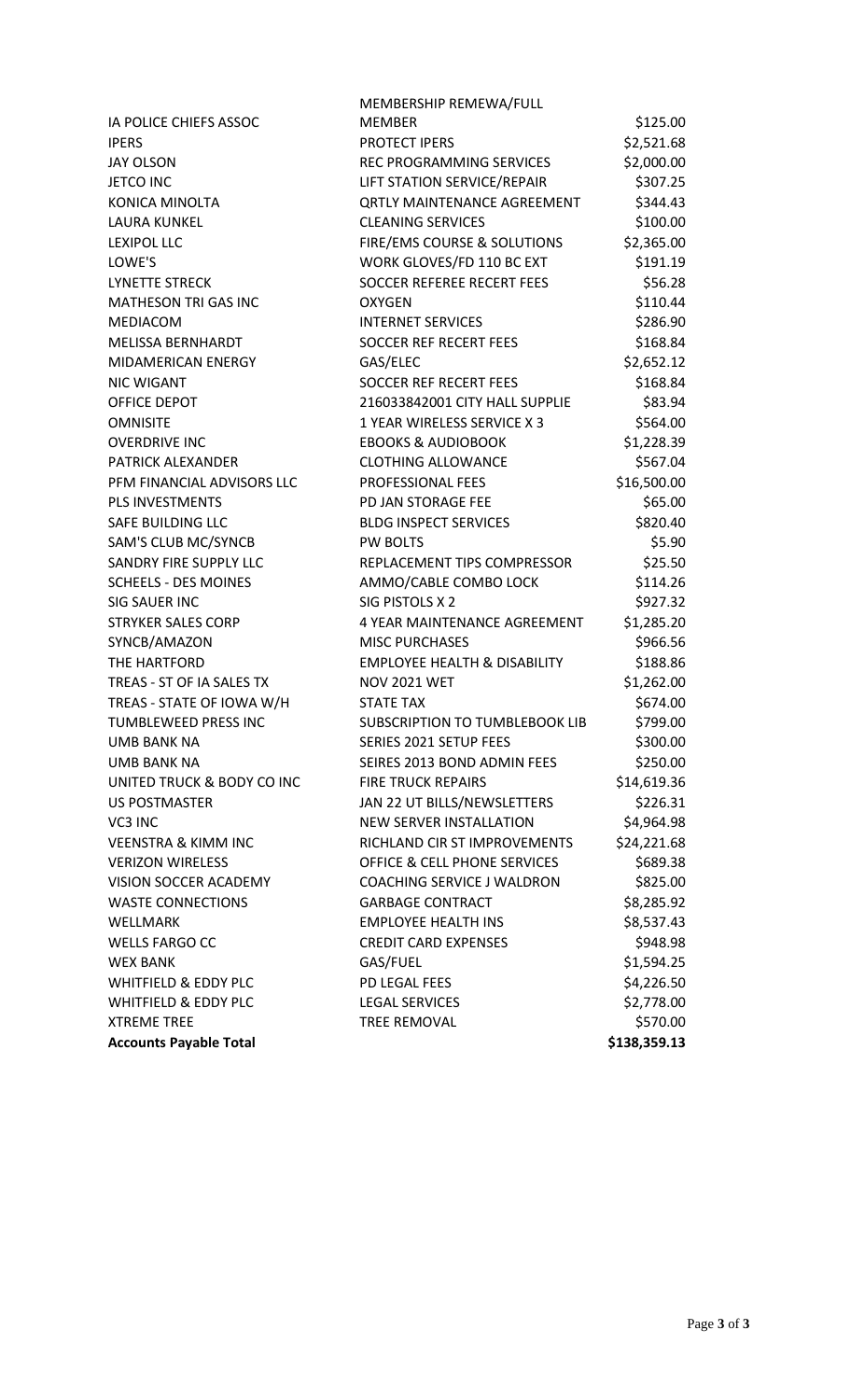| Quarterly Investment Report - Q4 CY2021<br>e. |              |
|-----------------------------------------------|--------------|
| f.<br><b>Employee Wage Report</b>             |              |
| <b>ALLAN B ADAMS</b>                          | \$4,000.00   |
| PATRICK R ALEXANDER                           | \$27,588.36  |
| <b>EMMA G BACKSTROM</b>                       | \$767.63     |
| <b>GARRETT O BALDWIN</b>                      | \$540.34     |
| <b>DAVID M BARRINGER</b>                      | \$563.50     |
| JENNIFER A BITTNER                            | \$7,248.83   |
| <b>CHRISTOPHER D BOSWELL</b>                  | \$7.25       |
| KATRINA M BROCKA                              | \$3,285.00   |
| TRAVIS D BROTT                                | \$1,000.00   |
| MICHAEL A BROWN                               | \$44,002.33  |
| <b>DARREN CAPPS</b>                           | \$643.44     |
| <b>ADAM J COYLE</b>                           | \$1,000.00   |
| <b>WILLIAM J DAGGETT</b>                      | \$65,924.20  |
| <b>CARTER DURFLINGER</b>                      | \$242.50     |
| <b>JERMEY FELDMAN</b>                         | \$800.00     |
| <b>JUSTIN B FYFE</b>                          | \$224.75     |
| <b>JULIAN M GIBSON</b>                        | \$606.81     |
| <b>GRACE E GROB</b>                           | \$221.25     |
| DAVID A HERMAN                                | \$71,516.39  |
| JOSEPH E HERMAN                               | \$1,000.00   |
| DAVID J JOHNSON                               | \$183.43     |
| <b>LYNDON LYON</b>                            | \$1,000.00   |
| <b>STEVEN L MEYER</b>                         | \$1,000.00   |
| <b>KYLE J MICHEL</b>                          | \$73,992.29  |
| <b>ROBERT T NGUYEN</b>                        | \$5,733.72   |
| KATHLEEN M NUBEL                              | \$10,095.96  |
| <b>ANTHONY W POTTHOFF</b>                     | \$2,935.00   |
| <b>CHRISTI A POWER</b>                        | \$3,217.50   |
| <b>CHRISTOPHER POWER</b>                      | \$6,201.00   |
| KEVIN REISETTER                               | \$2,117.16   |
| <b>ANDREW J SIMPSON</b>                       | \$1,597.50   |
| <b>NANCY M STUDEBAKER</b>                     | \$32,153.89  |
| <b>ELIZABETH THOMPSON</b>                     | \$53,256.05  |
| WADE D VAN GENDEREN                           | \$1,287.50   |
| <b>ADAM M WICKS</b>                           | \$1,175.88   |
| JARIN R YOUNG                                 | \$5,998.75   |
| <b>TOTAL EMPLOYEE WAGES</b>                   | \$433,128.21 |

- g. Resolution Police Officer Part-time Appointment Alex Wagenknecht
- h. Resolution Dallas County EMC/E911 Appointments
- i. Board of Adjustment Appointment Kyle Kroner, term expiring June 30<sup>th</sup>, 2024
- j. Annual Appointments

Lyon moved, supported by Grolmus, to approve the Consent Agenda. On roll call the votes were as follows:Brott – YES; Lyon – YES; Herman – YES; Grolmus – Yes; Greer – YES

## k. Tax Abatement Applications

- a. 29405 Hickory Lodge Drive Residential New Construction
- b. 5035 Bulldog Avenue Basement Finish

Lyon moved, supported by Brott, to approve the applications. On roll call the votes were as follows: Brott – YES; Herman – YES; Lyon – YES; Grolmus – YES; Greer – YES

- l. Public Hearing on Proposed General Fund Economic Development Agreement Lyon moved, supported by Brott, to approve the Hearing as recommended. On roll call the votes wereas follows: Brott – YES; Herman – Yes; Lyon – YES; Grolmus – YES; Greet- YES
- m. Resolution Approving General Fund Economic Development Agreement with OMG Midwest, Inc. Grolmus moved, supported by Lyon, to approve the resolution as recommended. On roll call the votes were as follows: Brott – YES; Herman – Yes; Lyon – YES; Grolmus– YES; Greer – YES
- n. Discussion: East Street Underpass Settlement